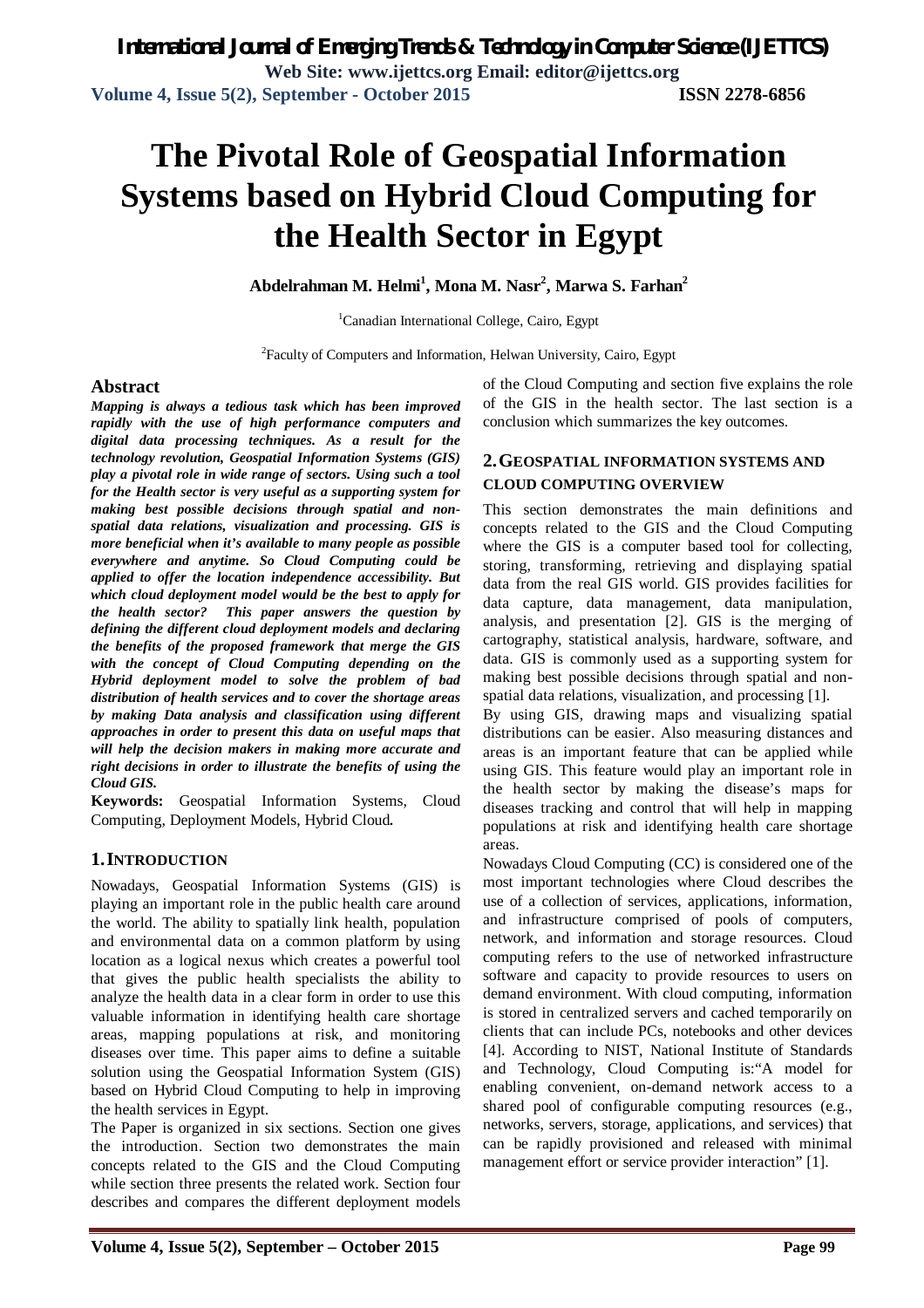### **Volume 4, Issue 5(2), September - October 2015 ISSN 2278-6856**

#### **The Cloud Computing Characteristics include [3]:**

- On-demand Service: Get computing capabilities as needed automatically
- Broad Network Access: Services available over the net using PCs, Laptop…etc
- Resource Pooling: Provider resources pooled to server multiple clients
- Rapid Elasticity: Ability to quickly scale in/out service
- Measured Service: control and optimize services based on metering

#### **Cloud Computing technology would be deployed through different Models [5]:**

- Public Cloud: Owned and operated by one organization; services offered to the general public
- Private Cloud: Owned and operated by one organization; services offered to their internal users
- Community Cloud: Owned and operated by organizations of a specific community
- Hybrid Cloud: Composition of two or more clouds (Public, Private, Community)

#### **The services of the Cloud Computing are offered in different shapes including [6]:**

- Software as a Service (SaaS): Applications that are enabled for the cloud support an architecture that can run multiple instances of itself regardless of location.
- Platform as a Service (PaaS):

 A platform that enables developers to write applications that runs on the cloud. It would usually have several application services available for quick deployment.

• Infrastructure as a Service (IaaS):

 A highly scaled redundant and shared computing infrastructure accessed by Internet technologies. It consists of servers, storage, security, databases, and other peripherals.

As a result for merging the concept of Cloud Computing with the Geospatial Information systems; Cloud GIS has been a suggestive approach to upgrade the conventional GIS applications in order to provide broad spectrum services to the users across the globe [3]. The extensive use of GIS over the decades has been put to a question mark whether to shift it to more superior alternative i.e. Cloud Computing paradigm [5]. Geospatial Information System (GIS) applications have been moving into the cloud with increased drive, Global organizations like ESRI, GIS Cloud Ltd etc. have already taken the quantum leap and taken a technological shift to Cloud Computing Paradigm and are committed to provide on-demand services to their extensive shade of users. World's largest Cloud GIS infrastructure providers are Amazon (Amazon EC2 & S3), Microsoft (Microsoft Windows Azure, Windows Server Hyper-V), and IBM (IBM Cloud) which provide reliable and secure cloud IT infrastructure to the customers on-demand [6].

#### **3.RELATED WORK**

The Cloud Computing was presented as a solution for the traditional desktop GIS to overcome most of the local desktop GIS defects including the weak computing power when dealing with a large scale of spatial data and the resources limitation including the computing and storing resources that are limited to be accessed only by the local users. The waste of money and time when it comes to software upgrading and maintenance was considered also as a defect that would be more cost effective when it comes to the cloud computing technology.

Cloud GIS provides authoritative tools which can help many sectors, especially, when optimization and cost reduction are critical. Some basic principles which characterize Cloud GIS to be accepted as the serious contender for next generation GIS computing paradigm are providing the application infrastructure, supporting the technology infrastructure, reducing the implementation cost, the location independent resource pooling and the data conversion and presentation [1].

Some providers look at Cloud Computing as a way to provide compute or storage capacity as a service, provisioned from a parallel, on-demand processing platform that leverages economies of scale. Others may equate Cloud Computing with software as a service, a delivery model for making applications available over the Internet. IT analysts view Cloud Computing from the perspective of variable pricing without long-term commitments and massive elastic scaling of services. IT leaders look at cloud as an infrastructure architecture alternative that can reduce costs. End users, the media and financial analysts have still other perspectives on what Cloud Computing represents [22].

For GIS applications the Cloud GIS can prove to be an approach to provide compute or storage capacity as a service, provisioned from a parallel, on-demand processing platform that leverages economies of scale to varied shade of users and organizations requiring GIS application services [1]. Therefore, Cloud GIS is considered as a suitable tool to improve and upgrade traditional GIS applications and provide a broad spectrum to users across the globe.

Recently, GIS based on cloud computing started to be proposed as a solution for different fields. It was proposed in Egypt in 2013 for earthquakes prediction and earthquakes emergency management based on Cloud computing platform (Microsoft Windows Azure). The benefits of this Cloud GIS model are reduction in development cost, easy use and management of data and application and high security. This model was a public deployment one where Microsoft Windows Azure platform was selected as the public cloud computing environment. It's a six layers model including client, application, data management, storage, and platform and infrastructure layers. This model used to apply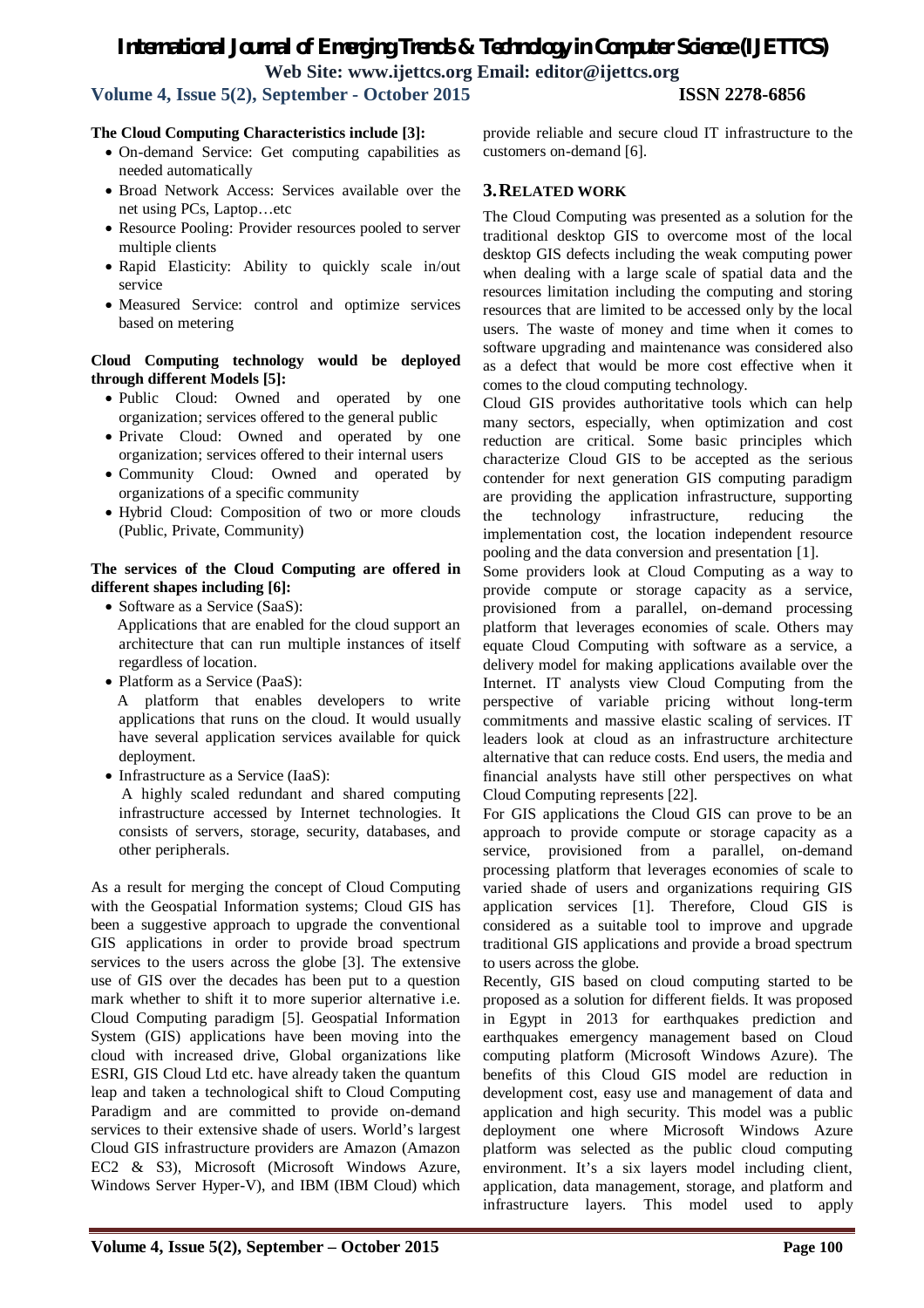**Volume 4, Issue 5(2), September - October 2015 ISSN 2278-6856**

earthquakes prediction application to give warning of potentially damaging earthquakes early enough to allow appropriate response to the disaster, enabling people to minimize loss of life and property [23].

Based on public deployment model, the enforcement of that merge between the GIS and the cloud computing was proposed as a solution for the emergency management but it can be applied to be a solution for various problems in different fields based on different deployment models not only the public one. The aim of this paper is to propose the Cloud GIS as a solution for a lot of problems related to the health sector based on the hybrid deployment model to get the benefits of the combination between the public cloud and the private cloud and that what will be explained in details in section five.

### **4.CLOUD COMPUTING DEPLOYMENT MODELS REVIEW**

Cloud computing refers to both the applications delivered as services over the Internet and the hardware and systems software in the datacenters that provide those services. The services themselves have long been referred to as Software as a Service. The datacenter hardware and software is what we will call a cloud. When a cloud is made available in a pay-as-you-go manner to the general public, we call it a public cloud; the service being sold is utility computing. We use the term private cloud to refer to internal datacenters of a business or other organization, not made available to the general public [8]. Community cloud shares infrastructure between several organizations [9]. Hybrid cloud provides the flexibility of in-house applications with the fault tolerance and scalability of cloud based services [10].

The first model is the Public Cloud that provides services in a virtualized environment and is constructed in a shared pool of computing resources in a shared environment such as Internet. Anyone can access the resources of public cloud and can scale their use on demand and do not need to purchase hardware to use the services [15]. The cloud infrastructure is made available to the general public or a large industry group and is owned by an organization selling cloud services [9]. In public clouds, resources are offered as a service, usually over an internet connection, for a pay-per-usage fee. Users can scale their use on demand and do not need to purchase hardware to use the service. Public cloud providers manage the infrastructure and pool resources into the capacity required by its users [11]. Public clouds are available to the general public or large organizations, and are owned by a third party organization that offers the cloud service [12]. A public cloud is hosted on the internet and designed to be used by any user with an internet connection to provide a similar range of capabilities and services [13]. Public cloud users are typically residential users and connect to the public internet through an internet service provider's network [14]. There are many advantages for the Public Cloud including the data availability, on demand scalability, cheap startup and

setup and preventing wastage of resources. On the other hand, it had some weakness points concerning the privacy and data security where anyone can access the resources available on a public platform.

The second one is the Private Cloud. It is a distinct and secure environment where only specified client can operate. It is accessed by only a single organization or third party and may exist on premise or off premise with greater control and privacy. It is hosted in the data center of a company and provides services only to users inside that company or its partners [16]. The purpose is not to offer cloud services to the general public, but to use it within the organization. For example an enterprise that wants to make consumer data available to their different stores [17]. A private cloud is hosted in the data centre of a company and provides its services only to users inside that company or its partners. The high data security and privacy would be the most important advantage for the private cloud where only authorized users can access the data but in comparing with the public cloud it needs much more startup cost to be applied.

The third model is the Hybrid Cloud that is a composition of at least one private cloud and at least one public cloud. A hybrid cloud is typically offered in one of two ways: a vendor has a private cloud and forms a partnership with a public cloud provider, or a public cloud provider forms a partnership with a vendor that provides private cloud platforms [18]. Hybrid cloud infrastructure is a composition of two or more clouds that are unique entities, but at the same time are bound together by standardized or proprietary technology that enables data and application portability [9]. In hybrid cloud, an organization provides and manages some resources inhouse and some out-house. For example, the data related to the health sector is divided into general data ( can be accessed by anyone) that would be accessed and saved by the public cloud and on the other hand there is a private data ( patients and diseases data) that must be saved and accessed by the private cloud. Hybrid clouds [19] offer the cost and scale benefits of public clouds, while also offering the security and control of private clouds.

The hybrid cloud has a less startup cost than the private cloud and has a more data security and privacy than the public cloud where the data is distributed between the public and the private zones. According to this distribution, important and critical data would be saved in the private zone to be only accessed by the authorized people while other data would be saved in the public zone to be accessed by anyone.

The fourth model is the Community Cloud which is similar to the private cloud. Private cloud provides resources to only one particular organization, but it provides resources, privacy and security of two or more organizations [20]. It falls between public and private clouds with respect to the target set of consumers. It is somehow similar to the private cloud, but the infrastructure and computational resources are exclusive to two or more organizations that have common privacy, security, and regulatory considerations, rather than a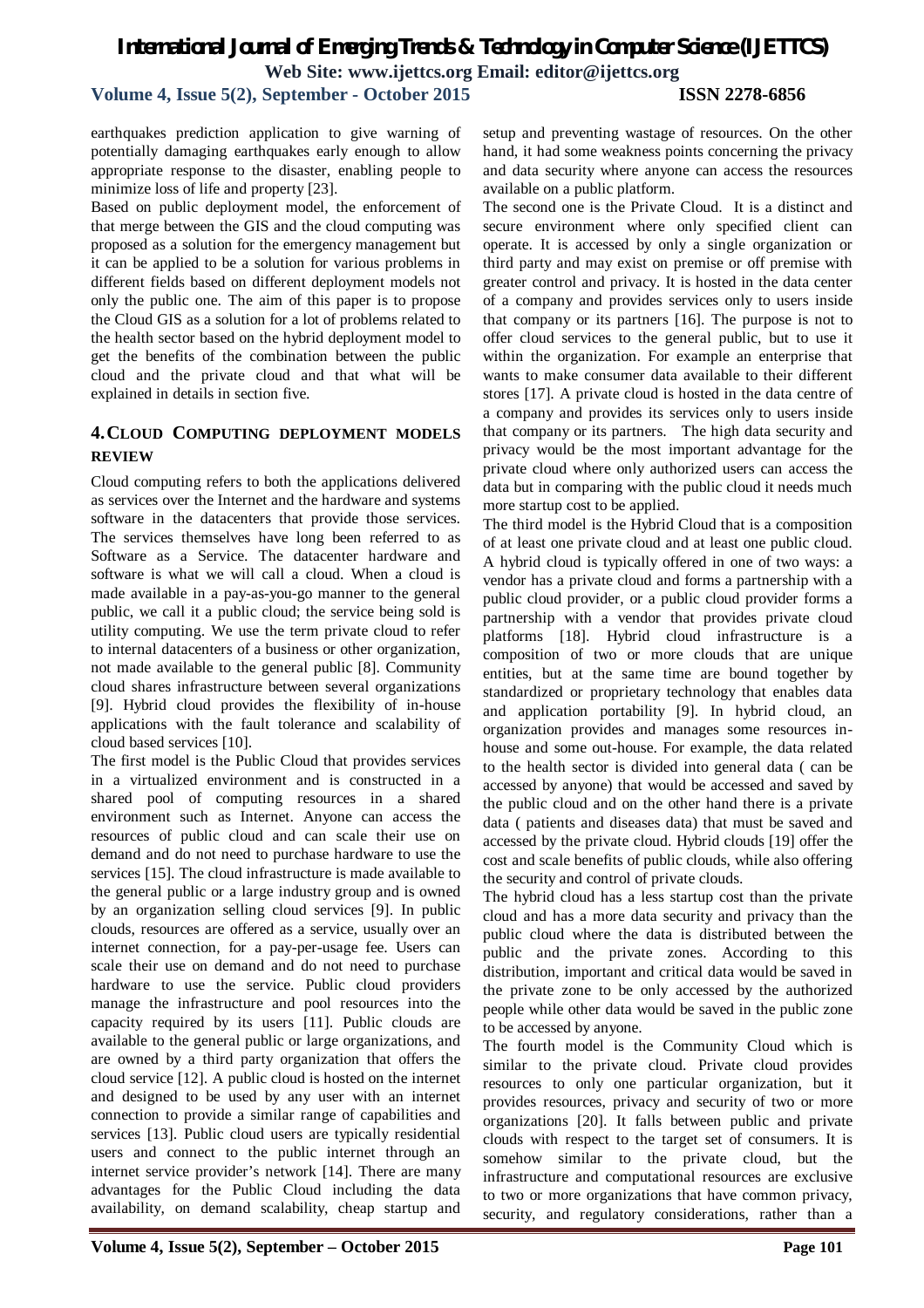**Volume 4, Issue 5(2), September - October 2015 ISSN 2278-6856**

single organization [21]. The Community Cloud is less in startup cost than the private cloud due to the cost division on the organizations but higher than the public cloud. Also it offers sharing Information between the organizations and allows management outsourcing by a third party. The disadvantage of this model is the amount of the bandwidth and data storage that is fixed and shared between the community members.

The Following table shows the differences between the main three deployment models:

|                      | <b>Public</b><br>cloud | <b>Private</b><br>cloud | <b>Hybrid</b><br>cloud |
|----------------------|------------------------|-------------------------|------------------------|
| Data availability    | High                   | Low                     | High                   |
| <b>Data Security</b> | Low                    | High                    | High                   |
| Cost                 | Low                    | High                    | Medium                 |

**Table 1**: CC Deployment Models Comparison

This quick review has highlighted all the cloud computing deployment models in order to know the main differences between them and to make it easier to choose the suitable model.

## **5.THE ROLE OF GIS BASED ON HYBRID LOUD COMPUTING FOR THE HEALTH SECTOR**

The role is considered as a solution built on a proposed framework that will be developed to help in solving the problem of the difficulty of the distribution of the health services in Egypt and the current bad distribution. Cause of this problem is the late, inaccurate and unclear information used by the decision makers. Also the dimensions related to the shortage of health services in the areas with population density and the poor areas that are hard to be solved based on numeric data but it may be much easier to be solved using the graphical presentation. On the other side, health providers and stakeholders in Egypt could not access the information needed for making right decisions. In addition, no published standards for health sector in Egypt, all partners are working individually so each provider plays a different role cause no unique health platform found to gather all health and spatial information in one pool based on cloud computing techniques to support all decision makers in Egypt to enhance health services.

The proposed framework should merge the GIS with the concept of Cloud Computing based on the Hybrid deployment model and make them work together in the health sector in Egypt to solve the current problems that will be mentioned below and to help in improving the sector services by sharing the data on maps that will help the decision makers in making more accurate and right decisions.

The current situation for the health sector in Egypt now is well described in two words "Separate Islands" where all the partners play individual roles due to the lack of the

common indicators and the benchmarking for any process. Also the bad distribution for the resources is the most common flaw where no fixed numbers for the hospitals, patients and diseases so as a result the resources are distributed without the accurate analysis needed for the process success.

Here comes the role of the GIS to help in solving a lot of the common flaws by drawing maps and visualizing spatial distributions to accurately measure distances and areas in order to track and control diseases and identify health care shortage areas to map populations at risk to start the process of redistributing the resources according to accurate indicators. The role of the GIS would be more effective by applying the concept of cloud computing that will provide the feature of the location independence access where the GIS can be accesses from anywhere and anytime. Also it provides the application infrastructure and the feature of the resource pooling to all the related partners. But which deployment model would be the suitable one for the health sector in Egypt? The answer depends on the types of data privacy related to the health sector which is:

- Public data: the data related to the general information about the hospitals that can be accessed by anyone.
- Private data: the critical data related to the patients and the diseases that must be accessed only by the authorized ones.

Due to these two types of data, the proposed framework should depend on the Hybrid Cloud deployment model to get the benefits of the combination between the public cloud and the private cloud where some resources are managed and provisioned by the authorized partners and hosted in private cloud environments while others are delivered by public cloud services. Hybrid cloud model provides security to user data and also used for storing large amounts of data.

Applying such a solution on the health sector in Egypt will return a lot of benefits including the redistribution for the resources according to an accurate analysis and decisions. Also it will help in making a full integration for all the related partners to let them all work on a common platform using common data resources that will help in making full strategic future plan for the whole sector. In addition, it will help in categorizing hospitals, making networked street path, mapping medical drugs and making regions with full health services.

#### **6.CONCLUSION AND FUTURE WORK**

After reviewing the importance of the GIS and the different deployment models of Cloud Computing we've concluded that merging the Geospatial Information Systems with the Cloud Computing based on the Hybrid deployment model could provide us with the best solution for the health sector in Egypt in order to help in solving